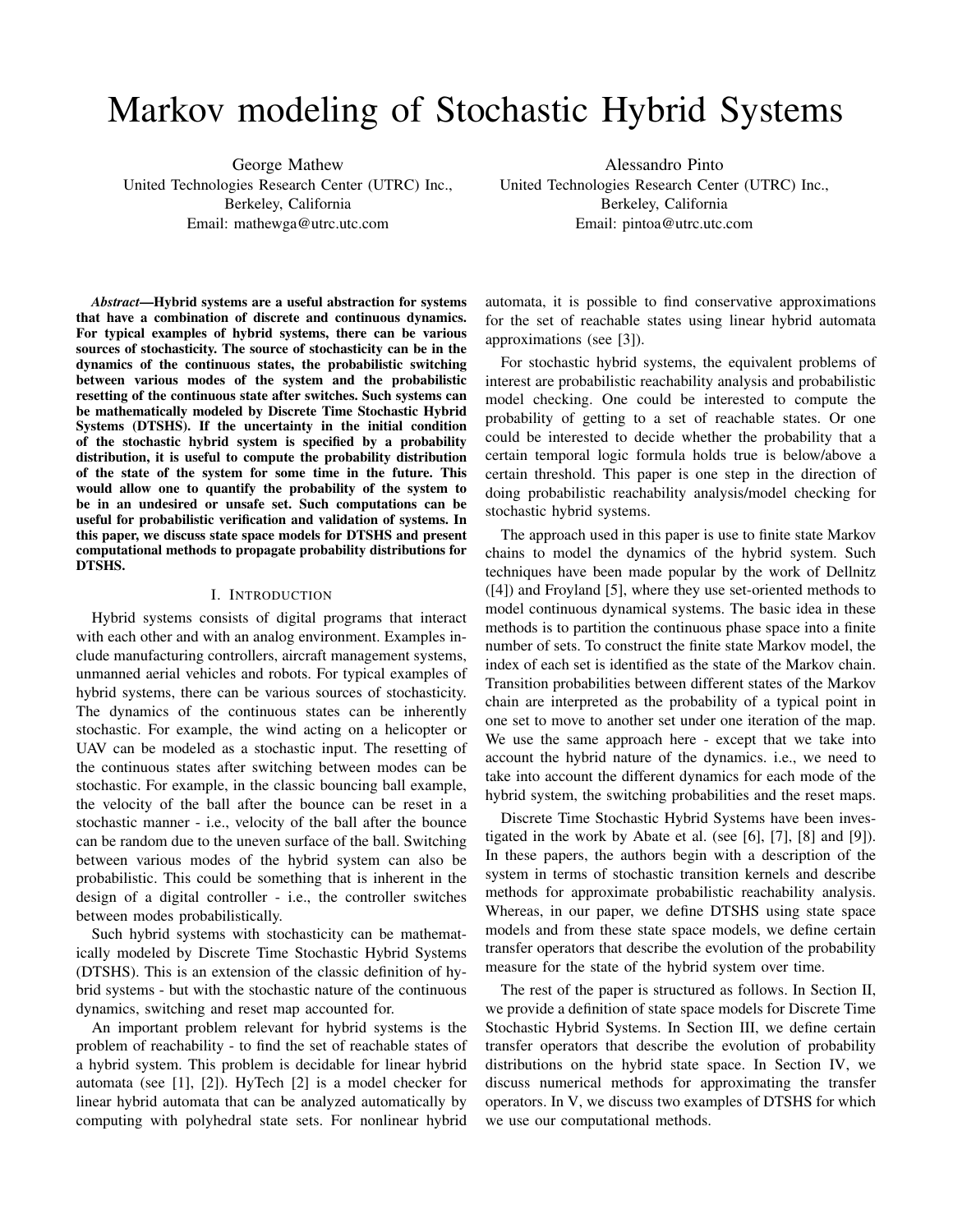## II. DEFINITION OF DISCRETE TIME STOCHASTIC HYBRID **SYSTEMS**

We first define state space models for discrete time stochastic hybrid systems (DTSHS). We represent the discrete state space by  $Q$  and the continuous state is assumed to evolve in  $\mathbb{R}^n$ . Thus the state space of the hybrid system is given as

$$
S = \mathcal{Q} \times \mathbb{R}^n = \cup_i \{q_i\} \times \mathbb{R}^n.
$$
 (1)

The following definition formalizes the state space description of a discrete time stochastic hybrid system.

Definition 1. *The state space model for a discrete time stochastic hybrid system is a collection* H =  $(Q,Init, T, L, R)$  *where* 

- (modes)  $\mathcal{Q} := \{q_1, q_2, ..., q_m\}$  *with*  $m \in \mathbb{N}$ *, represents the discrete state space;*
- *(Initial uncertainty)*  $Init : \mathbb{B}(S) \rightarrow [0, 1]$  *is a probability measure on* S *for the initialization of the state variables.*
- *(*Flows*)* T *is a stochastic map that describes the dynamics of the continuous variables corresponding to each mode. The dynamics of the continuous variables corresponding to mode* q<sup>i</sup> *is given as*

$$
x(n + 1) = T(q_i, x(n), \xi_i(n)),
$$
 (2)

*where*  $\xi_i(n)$  *is an i.i.d process with distribution*  $\mathcal{N}_i$ *.* 

- *(*Switching function*)* S *is a switching probability function that gives the probability of switching between various modes.* S(x, q<sup>i</sup> , .) *is a probability measure on the discrete space space*  $\mathcal{Q}$ *. i.e.,*  $S(x, q_i, q_j)$  *gives the probability of the system to jump from mode* q<sup>i</sup> *to mode* q<sup>j</sup> *given that the continuous state has value* x*.*
- *(*Reset Maps*)* R *is a stochastic map that probabilistically resets the values of the continuous state variables when a switch is made from mode*  $q_i$  to mode  $q_j$ . The reset map *is given as*

$$
x(n+1) = R(q_i, q_j, x(n), \eta_{i,j}(n)),
$$
 (3)

*where*  $\eta_{i,j}(n)$  *is an i.i.d process with distribution*  $W_{i,j}$ *.* 

The execution of a state space model for the discrete time stochastic hybrid system over a finite time horizon  $[0, N]$  is defined below.

Definition 2. *Consider the state space model for a DTSHS*  $\mathcal{H} = (\mathcal{Q},Init, T, L, R)$ . An execution of the model over a *time horizon* [0, N] *is given by the following algorithm:*

*Set*  $k = 0$  *and extract a value*  $(q(0), x(0))$  *according to the distribution* Init

*while*  $k < N$  *do* 

*Extract a value*  $q(k + 1)$  *according to the probability distribution*  $S(x(k), q(k), ...)$ .

*Extract a value*  $\eta_{i,j}(k)$  *according to the distribution*  $W_{i,j}$ *. Then compute*

$$
x'(k+1) = R(q(k), q(k+1), x(k), \eta_{i,j}(k)), \quad (4)
$$

 $\{i$  *is the index of the mode*  $q(k)$  *and*  $i$  *is the index of the mode*  $q(k + 1)$ *.*}

*Extract a value*  $\xi_i(k+1)$  *according to the distribution*  $\mathcal{N}_j$ *. Then compute* 

$$
x(k+1) = T(q(k+1), x'(k+1), \xi_j(k+1)),
$$
 (5)

 $k \to k+1$ *end while*

**Description:** At a given time  $k$ , given the current mode  $q(k)$  and continuous state  $x(k)$ , the mode at the next time-step  $q(k+1)$  is probabilistically chosen according to the switching probability function  $S(x(k), q(k), ...)$ . Once the mode at the next time-step is obtained, the continuous state is reset by the stochastic reset map. Note that there could be a reset even if  $q(k + 1) = q(k)$ . This is the case for the bouncing ball example. In this example, there is only mode, but the state of the system can be reset if the position of the ball goes below zero. Once the continuous state is reset, it evolves one step according to the dynamics of the current mode  $q(k + 1)$ , and this process is repeated  $N$  times.

## III. PROPAGATION OF MEASURES FOR DISCRETE TIME STOCHASTIC HYBRID SYSTEMS

An ordinary continuous dynamical system is formally a hybrid system with just one mode and no reset conditions. For such systems, the evolutions of densities on the state space are described in terms of so called transfer operators. The density could refer to a probably distribution that specifies the uncertainty in the current state of the dynamical system. Consider a dynamical system that evolves according to the deterministic map

$$
x(k+1) = T(x(k)).\tag{6}
$$

Let  $\mu^k$  be a density that specifies the uncertainty in the state of the dynamical system at time k. Then the density  $\mu^{k+1}$  has to satisfy the equality

$$
\int_{A} \mu^{k+1}(x)dx = \int_{T^{-1}(A)} \mu^{k}(x)dx \text{ for all } A \subset \mathbb{R}^{n}.
$$
 (7)

The above equality is similar to a conservation of mass statement. i.e., the probability of the state  $x(k + 1)$  being in the set A is equal to the probability of finding the state  $x(k)$ in the set  $T^{-1}(A)$ . The evolution of the density  $\mu^k$  can be equivalently expressed using a linear transfer operator referred to as the Frobenius-Perron operator which is defined as the unique operator such that

$$
\int_{A} [P] \mu(x) dx = \int_{T^{-1}(A)} \mu(x) dx \text{ for all } A \subset \mathbb{R}^n. \quad (8)
$$

For a random dynamical system, evolving according to

$$
x(k+1) = T(x(k), \xi(k)).
$$
 (9)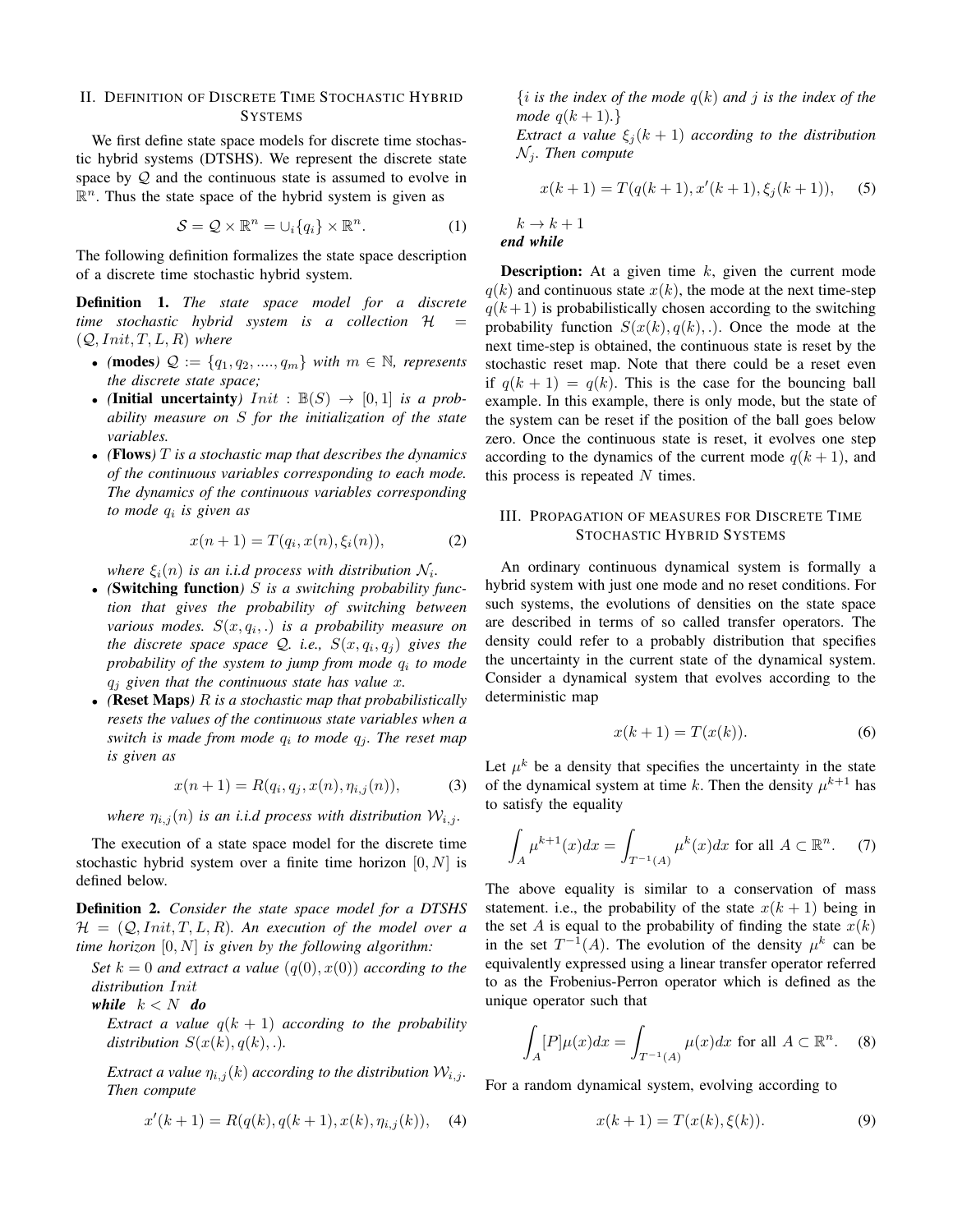where  $\xi$  is a i.i.d. process, the Frobenius-Perron operator is defined as

$$
\int_{A} [P] \mu(x) dx = \mathbb{E}_{\xi} \left[ \int_{\mathbb{R}^n} \mu(x) . \chi_A(T(x, \xi)) dx \right],
$$
\nfor all  $A \subset \mathbb{R}^n$ .

\n(10)

For more details on the theory of these transfer operators, see [10]. Our objective is to define appropriate transfer operators for Discrete Time Stochastic Hybrid Systems. For this, we need to first define various operators corresponding to the flows, resets and switches of the hybrid system. With a slight abuse of notation, we use the same notation for probability measures and their corresponding probability distribution functions.

Definition 3. Flow Transfer Operators: *The Flow Transfer Operator corresponding to mode* q<sup>i</sup> *, is defined as the Frobenius-Perron operator corresponding to the map*  $T(q_i, ., .)$ *. This is the unique operator*  $[P_i]$  *such that* 

$$
\int_{A} [P_i] \mu(x) dx = \mathbb{E}_{\xi_i} \left[ \int_{\mathbb{R}^n} \mu(x) . \chi_A(T(q_i, x, \xi_i)) dx \right],
$$
\nfor all  $A \subset \mathbb{R}^n$ .

\n(11)

Note that eventhough the maps  $T(q_i, x(k), \xi_i(k))$  are nonlinear, the Frobenius-Perron operators are linear operators, but infinite-dimensional.

Definition 4. Switching Transfer Operator: *The Switching Transfer Operator corresponding to the pair of modes*  $q_i$  *and*  $q_j$ , is given as

$$
[L_{i,j}]\mu(x) = S(x, q_i, q_j).\mu(x). \tag{12}
$$

Definition 5. Reset Transfer Operators: *The Reset Transfer Operator corresponding to the pair of modes*  $q_i$  *and*  $q_j$  *is given by the Frobenius-Perron operator corresponding to the reset*  $map R(q_i, q_j, ., .)$ *. This is given as* 

$$
\int_{A} [M_{i,j}]\mu(x)dx = \mathbb{E}_{\eta_{i,j}} \left[ \int_{\mathbb{R}^n} \mu(x) . \chi_A(R(q_i, q_j, x, \eta_{i,j}))dx \right],
$$
  
for all  $A \subset \mathbb{R}^n$ . (13)

Let  $\Gamma^k$  be the probability distribution over the hybrid state space  $S$  for the current state of the hybrid system. We can define the following sub-probability measures on the

$$
\mu_i^k(A) = \Gamma^k(q_i, A), \text{ for } i = 1, 2, \dots m. \tag{14}
$$

Note that  $\mu_i^k(\mathbb{R}^n) \leq 1$ . Hence it is a sub-probability measure. Also note that the probability of the state being in the set  $A \subset \mathbb{R}^n$  (irrespective of the mode), is given by

continuous space  $R^n$ .

$$
\mu^k(A) = \sum_i \mu_i^k(A). \tag{15}
$$

The evolution of the probability measure for the current state of the hybrid system can be described using a single transfer operator given as

$$
\Gamma^{k+1} = \mathcal{P}\Gamma^k,\tag{16}
$$

where

$$
\Gamma^{k} = \begin{bmatrix} \mu_1^{k} \\ \mu_2^{k} \\ \dots \\ \mu_m^{k} \end{bmatrix} .
$$
 (17)

The Frobenius-Perron operator  $P$  for the hybrid system can be formally defined in terms of the Flow Transfer Operators, Switching Transfer Operators and Reset Transfer Operators as shown below.

Definition 6. Frobenius-Perron operator for DTSHS: *The Frobenius-Perron operator for the Discrete Time Stochastic Hybrid System* H *is the operator represented in block-operator form as*

$$
\mathcal{P} = \n\begin{bmatrix}\nP_1 M_{1,1} L_{1,1} & P_1 M_{2,1} L_{2,1} & \dots & P_1 M_{m,1} L_{m,1} \\
P_2 M_{1,2} L_{1,2} & P_2 M_{2,2} L_{2,2} & \dots & P_2 M_{m,2} L_{m,2} \\
\vdots & \vdots & \vdots & \ddots & \vdots \\
P_m M_{1,m} L_{1,m} & P_m M_{2,m} L_{2,m} & \dots & P_m M_{m,m} L_{m,m}\n\end{bmatrix}
$$
\n(18)

.

Each block of the above operator is a composition of the various flow, switching and reset transfer operators. Note that many of the blocks of the operator defined above can be zero because  $L_{i,j}$  can be zero for many pairs i and j (i.e., there is no switching between modes  $q_i$  and  $q_j$ ). Therefore it may be unnecessary to construct the whole operator defined above. It may also be infeasible to construct the whole operator because of the large number of modes or number of dimensions of the continuous state space. Thus it is useful to compute the action of the operator on measures algorithmically as described below.

The evolution of probability measures for the state of the DTSHS  $H$  over a finite time-horizon  $[0, N]$  is given by the following algorithm:

## Definition 7. Algorithm for Propagation of probability measures for a DTSHS:

Set 
$$
k = 0
$$
 and set  $\Gamma^0 = Init$ .  
\nwhile  $k < N$  do  
\nfor  $i = 1, 2, ..., m$  do  
\nGet the sub-probability measures.

$$
\mu_i^k(.) = \Gamma^k(q_i,.) \tag{19}
$$

*end for for*  $i = 1, 2, ..., m$  *do for*  $j = 1, 2, ..., m$  *do*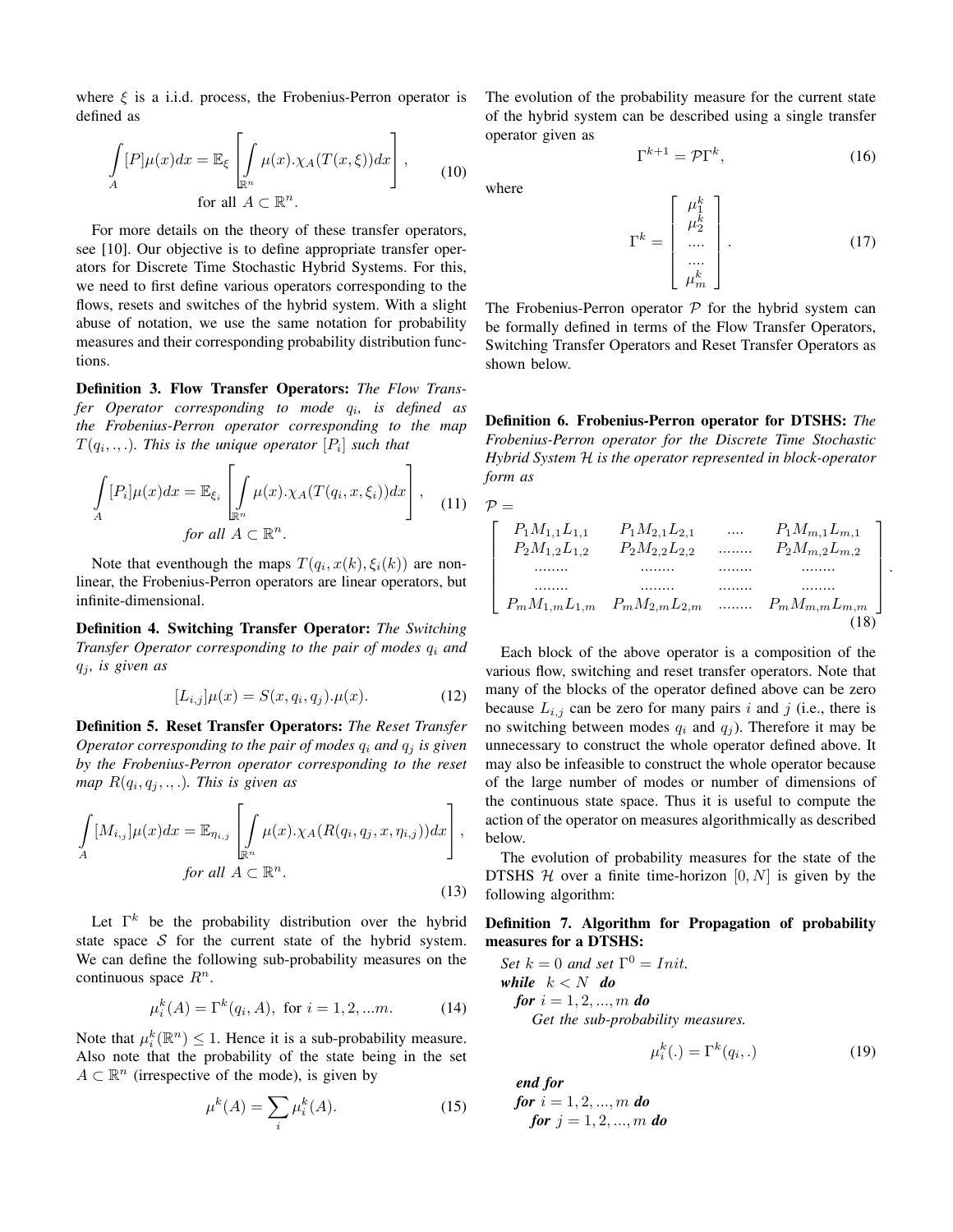*Compute the sub-probability measures*

$$
[\rho_{i,j}^k]^- = [L_{i,j}]\mu_i^k \tag{20}
$$

Reset the sub-probability measures  $[\rho^k_{i,j}]^-$ 

$$
\rho_{i,j}^k = [M_{i,j}][\rho_{i,j}^k]^{-}.
$$
 (21)

*end for*

*end for*

*for*  $i = 1, 2, ..., m$  *do* 

*Compute the sub-probability measures*  $[\mu_i^{k+1}]^-$ .

$$
[\mu_i^{k+1}]^- = \sum_{j=1}^m \rho_{j,i}^k(.)
$$
 (22)

*end for*

*for*  $i = 1, 2, ..., m$  *do* 

*Compute (evolve sub-probability measures according to the flow of each mode)*

$$
\mu_i^{k+1} = [P_i] [\mu_i^{k+1}]
$$
\n
$$
\text{Set } \Gamma^{k+1}(q_i,.) = \mu_i^{k+1}(.)
$$
\n
$$
\text{end for}
$$
\n
$$
k \to k+1
$$
\n
$$
\text{end while}
$$
\n(23)

Description: The first step is to compute the fraction of the density  $\mu_i^k$  that switches from mode  $q_i$  to mode  $q_j$ . This is represented by the sub-probability measures  $[\rho_{i,j}^k]$ <sup>-</sup> given in (20). The sub-probability measures  $[\rho_{i,j}^k]$ <sup>-</sup> need to be updated by the reset transfer operator. This is described in Equation (21). Once this is done, we compute the subprobability measures  $[\mu_i^{k+1}]^-$  as obtained by Equation (22). This step essentially adds all the parts of the densities  $\mu_j^k$ that switched to mode  $q_i$  (after the reset). The next step is to propagate the sub-probability measures  $[\mu_i^{k+1}]^-$  according to the dynamics of the mode  $q_i$ . This is done using the Flow Transfer Operator for each mode as shown in Equation (23).

## IV. NUMERICAL APPROXIMATION OF TRANSFER OPERATORS FOR DISCRETE TIME STOCHASTIC HYBRID **SYSTEMS**

In [4], Dellnitz et al. describe set oriented numerical methods to construct finite dimensional approximations for the Frobenius-Perron operator corresponding to a continuous dynamical system. In this paper, we use the same techniques to construct approximations for the various transfer operators defined in the previous section. In this approach, the dynamics is modeled by a finite state Markov chain.

As described in [4], the transfer operator corresponding to a map  $T$  is constructed as follows. The state space is partitioned into a finite number of connected sets  $\{A_1, A_2, ..., A_n\}$ . To form the Markov model, each set  $A_i$  is identified with a state i of an *n*-state Markov chain. A  $n \times n$  matrix P is constructed, where the entry  $P_{ij}$  is computed as

$$
P_{ij} = \frac{m(A_i \cap T^{-1}A_j)}{m(A_i)}.
$$
 (24)

where m is the Lebesgue measure. The quantity  $P_{ij}$  can be interpreted as the probability that a typical point in  $A_i$ moves into  $A_j$  under one iteration of the map T. The quantity  $P_{ij}$  is computed by a Monte-Carlo approach. One randomly selects a large number of points  $\{a_1, ..., a_N\} \subset A_i$  and sets  $P_{ij} \approx #{a \in \{a_1, ..., a_N\} : T(a) \in A_j\}/N$ . We construct such approximations for each one of the Flow Transfer Operators ( $[P_i]$ ) and Reset Transfer Operators ( $[M_{i,j}]$ ). There is no need to explicitly construct the Switching Transfer operator as its action is known exactly in terms of the switching probability function. The finite matrix approximations of the transfer operators are typically sparse and we use sparse matrix data structures to efficiently store them and compute matrixvector products [11]. We have developed a software tool that take as input the specification of a DTSHS, constructs the various transfer operators and executes the algorithm for propagation of probability measures. A high-level flowchart of this software tool is shown in Figure 1. The most computationally intensive step in this software is the construction of the various transfer operators. The execution of measure propagating algorithm is comparatively efficient with the use of sparse matrix data structures.



Fig. 1. Flowchart for software tool that propagates probability measures for Discrete Time Stochastic Hybrid Systems.

#### V. EXAMPLES

#### *A. Thermostat*

To simulate the temperature dynamics of thermostat regulated room, we use a hybrid system. In this example, the hybrid system has two modes - one when the 'heater' is off and one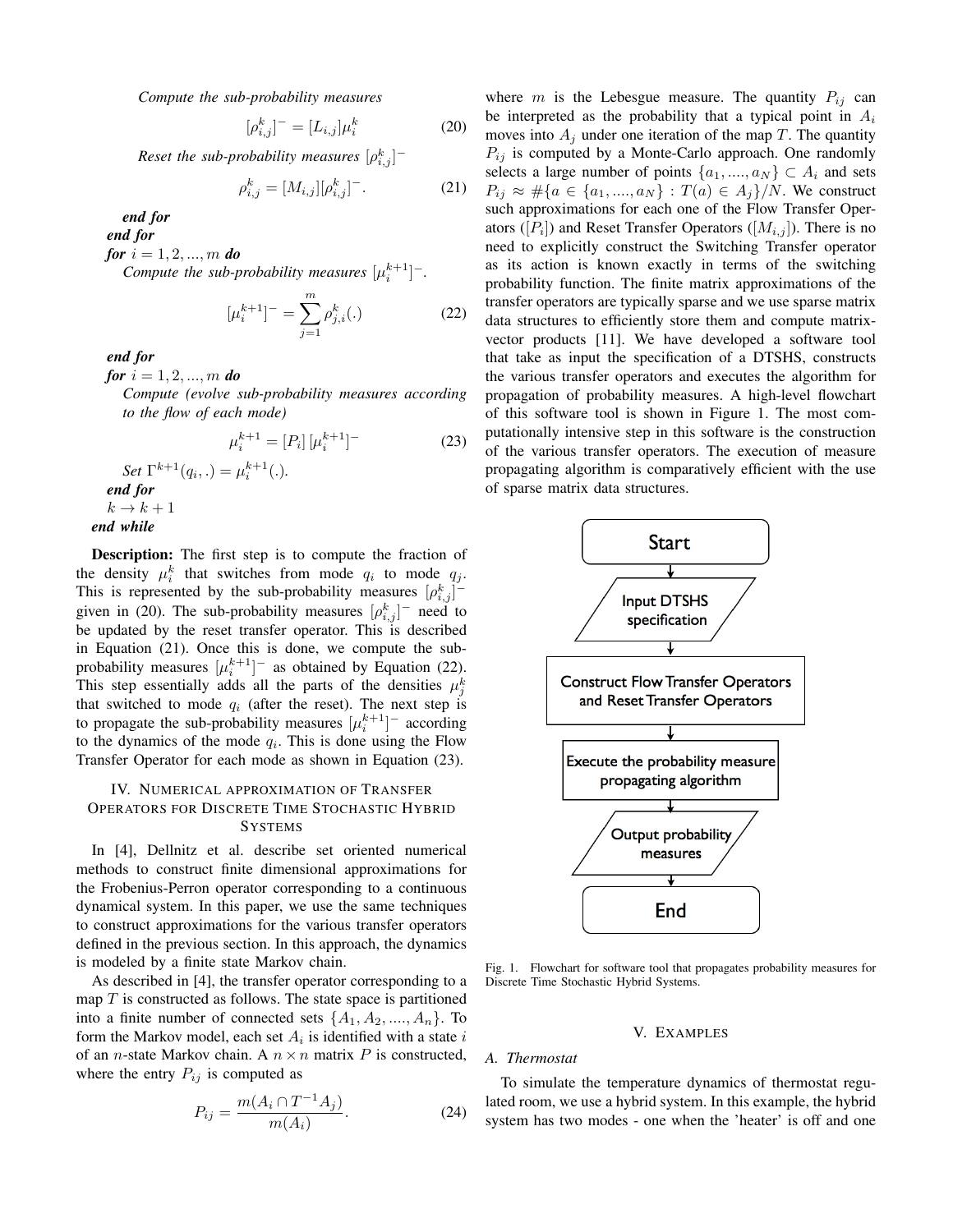when the 'heater' is on. The dynamics of the temperature for these two modes are given as:

**OFF** : 
$$
x(k + 1) = x(k) - 0.25 + \xi(k)
$$
 (25)

**ON** : 
$$
x(k+1) = x(k) - 0.25 + H + \xi(k)
$$
. (26)

The switching probability function for the system is defined as follows:

$$
S(x, 0, 1) = \begin{cases} 0 \text{ if } x > x_{lmax} \\ \frac{x_{lmax} - x}{x_{lmax} - x_{lmin}} \text{ if } x_{lmin} \le x \le x_{lmax} \\ 1 \text{ if } x < x_{lmin} \end{cases}
$$
  
\n
$$
S(x, 0, 0) = 1 - S(x, 0, 1) \tag{27}
$$
  
\n
$$
S(x, 1, 0) = \begin{cases} 0 \text{ if } x < x_{hmin} \\ \frac{x - x_{hmin}}{x_{hmin} - x_{hmin}} \text{ if } x_{hmin} \le x \le x_{hmax} \\ 1 \text{ if } x > x_{hmax} \end{cases}
$$
  
\n
$$
S(x, 1, 1) = 1 - S(x, 1, 0).
$$

The reset map for all mode transitions is identity. i.e., there is no change in the continuous state of the system after a mode transition. We set  $H = 0.5$ ,  $x_{lmin} = 48.0$ ,  $x_{lmax} =$  $52.0, x_{hmin} = 58.0$  and  $x_{hmax} = 62.0$ . Figure 2 shows snapshots of the evolving probability measure at various times.

#### *B. Bouncing Ball*

In this example, the system has only one mode, but there is a reset condition when the position of the ball goes below zero. The reset map is made to be stochastic to capture effects of the uneven surface of the ball. The dynamics for the only mode of the system is given as:

$$
x(k+1) = x(k) + v(k).\Delta
$$
  

$$
v(k+1) = v(k) - g\Delta
$$
 (28)

where  $x(k)$  is the position of the ball,  $v(k)$  is the velocity and  $\Delta$  is a sampling time-step. The reset map is identity when the position  $x(k)$  is greater than zero. When  $x(k)$  is less than zero, the position and velocity are reset as

$$
x(k + 1) = -x(k)
$$
  

$$
v(k + 1) = -cv(k) + \eta(k).
$$
 (29)

where  $c = 0.85$ . Figure 3 shows snapshots of the probability measure evolving according to the bouncing ball dynamics with the stochastic reset.

## VI. CONCLUSION

We have presented a framework for propagating probability measures for the state of a discrete time stochastic hybrid system. In particular, we have defined certain transfer operators that describe the evolution of probability measures for stochastic hybrid systems. We have also described how to propagate these probability measures algorithmically. This is relevant for probabilistic reachability analysis/model checking. We start from the specification in terms of state space models for the stochastic hybrid system and then from this specification, we construct various transfer operators in a manner akin to that developed by Dellnitz et al. ([4]). A major computational challenge in this approach is the construction of the various transfer operators and we are currently investigating various computational techniques to efficiently approximate these transfer operators.

### ACKNOWLEDGMENT

The funding provided by the United Technologies Research Center is greatly appreciated.

#### **REFERENCES**

- [1] R. Alur, T. A. Henzinger, and P. H. Ho, "Autoatic symbolic verification of embedded systems," *IEEE Transactions on Software Engineering*, vol. 22, pp. 181–201, 1996.
- [2] T. A. Henzinger, P. H. Ho, and H. Wong-Toi, "Hytech: A model checker for hybrid systems," *Software Tools for Technology Transfer*, vol. 1, pp. 110–122, 1997.
- [3] G. Frehse, "Phaver: algorithmic verification of hybrid systems past hytech," *International Journal on Software Tools for Technology Transfer*, vol. 10, no. 3, pp. 263–279, 2008.
- [4] M. Dellnitz and O. Junge, *Set Oriented Numerical Methods for Dynamical Systems*. World Scientific, 2002, pp. 221–264.
- [5] G. Froyland, "Extracting dynamical behaviour via markov models," in *Nonlinear Dynamics and Statistics*, A. Mees, Ed., Newon Institute, Cambridge. Birkhauser, 1998, pp. 283–324.
- [6] S. Amin, A. Abate, M. Prandini, J. Lygeros, and S. Sastry, "Reachability analysis for controlled discrete time stochastic hybrid systems," in *Hybrid Systems: Computation and Control*, ser. Lecture Notes in Computer Science 3927, J. Hespanha<br>and A. Tiwari, Eds. Springer Verlag, 2006, pp. 49–63. Springer Verlag,  $2006$ , pp.  $49-63$ . [Online]. Available: http://www.dcsc.tudelft.nl/ aabate/publications/AminAbatePrandiniLygerosSastryHSCC06.pdf
- [7] A. Abate, S. Amin, M. Prandini, J. Lygeros, and S. Sastry, "Computational approaches to reachability analysis of stochastic hybrid systems," in *Hybrid Systems: Computation and Control*, ser. Lecture Notes in Computer Science 4416, A. Bemporad, A. Bicchi, and G. Buttazzo, Eds. Springer Verlag, 2007, pp. 4–17. [Online]. Available: http://www.dcsc.tudelft.nl/ aabate/publications/AbateAmin-PrandiniLygerosSastryHSCC07.pdf
- [8] A. Abate, A. D'Innocenzo, M. D. Benedetto, and S. Sastry, "Markov set-chains as abstractions of stochastic hybrid systems," in *Hybrid Systems: Computation and Control*, ser. Lecture Notes in Computer Science 4981, M. Egerstedt and B. Misra, Eds. Springer Verlag, 2008, pp. 1–15. [Online]. Available: http://www.dcsc.tudelft.nl/ aabate/publications/AbateDInnocenzoDiBenedettoSastryHSCC08.pdf
- [9] A. Abate, M. Prandini, J. Lygeros, and S. Sastry, "Probabilistic reachability and safety for controlled discrete time stochastic hybrid systems," *Automatica*, vol. 44, no. 11, pp. 2724–2734, 2008. [Online]. Available: http://www.dcsc.tudelft.nl/ aabate/publications/AbatePrandiniLygerosSastryAUT08.pdf
- [10] A. Lasota and M. C. Mackey, *Chaos, Fractals and Noise*, ser. Applied Mathematical Sciences. Springer, 1994.
- [11] J. J. Dongarra, A. Lumsdaine, R. Pozo, and K. A. Remington, "A sparse matrix library in c++ for high performance architectures," in *Proceedings of the Second Annual Object-Oriented Numerics Conference*, 1994, pp. 214–218.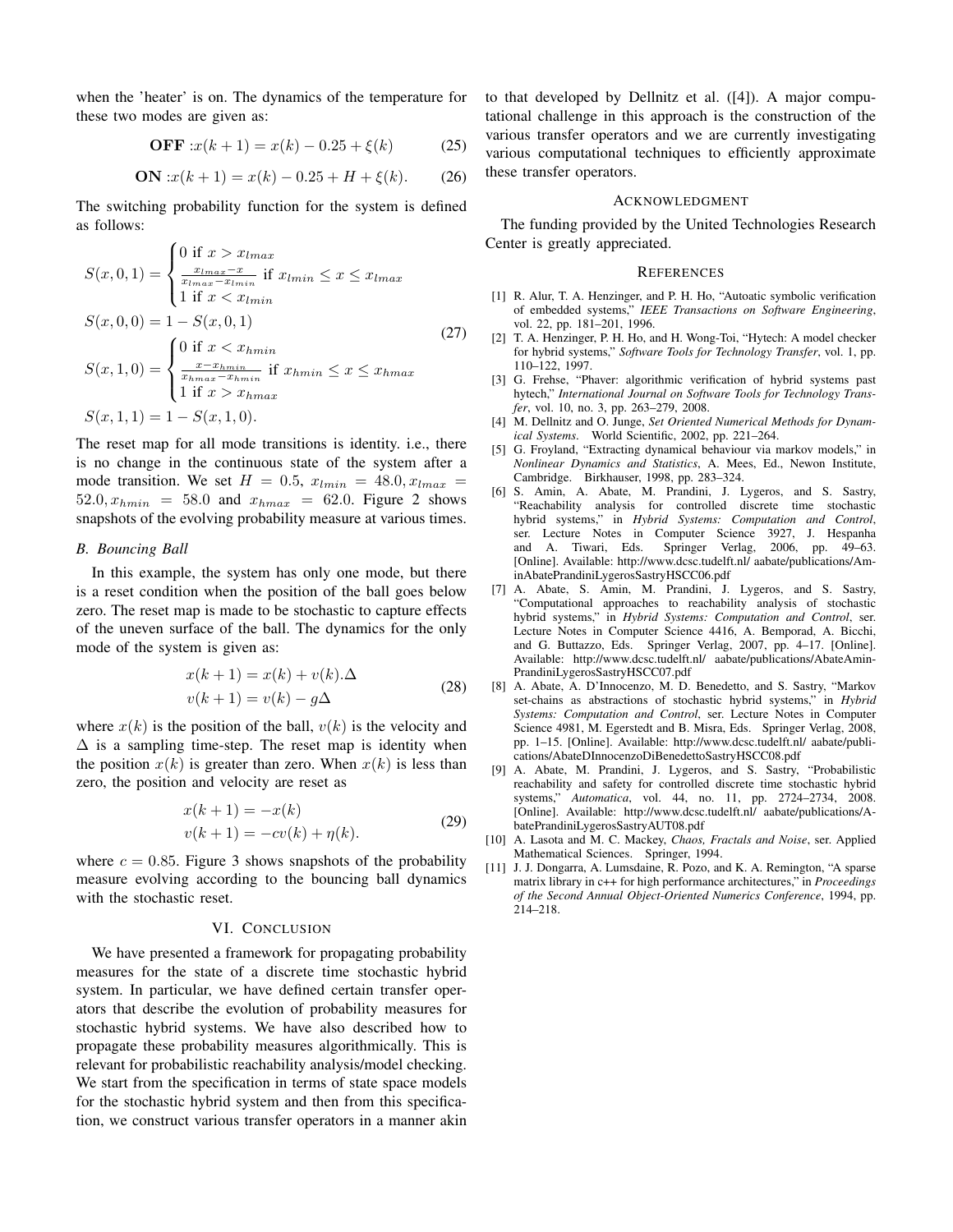

Fig. 2. Snapshots at various times of the probability measures for the thermostat example with probabilistic switching between the OFF and ON modes.